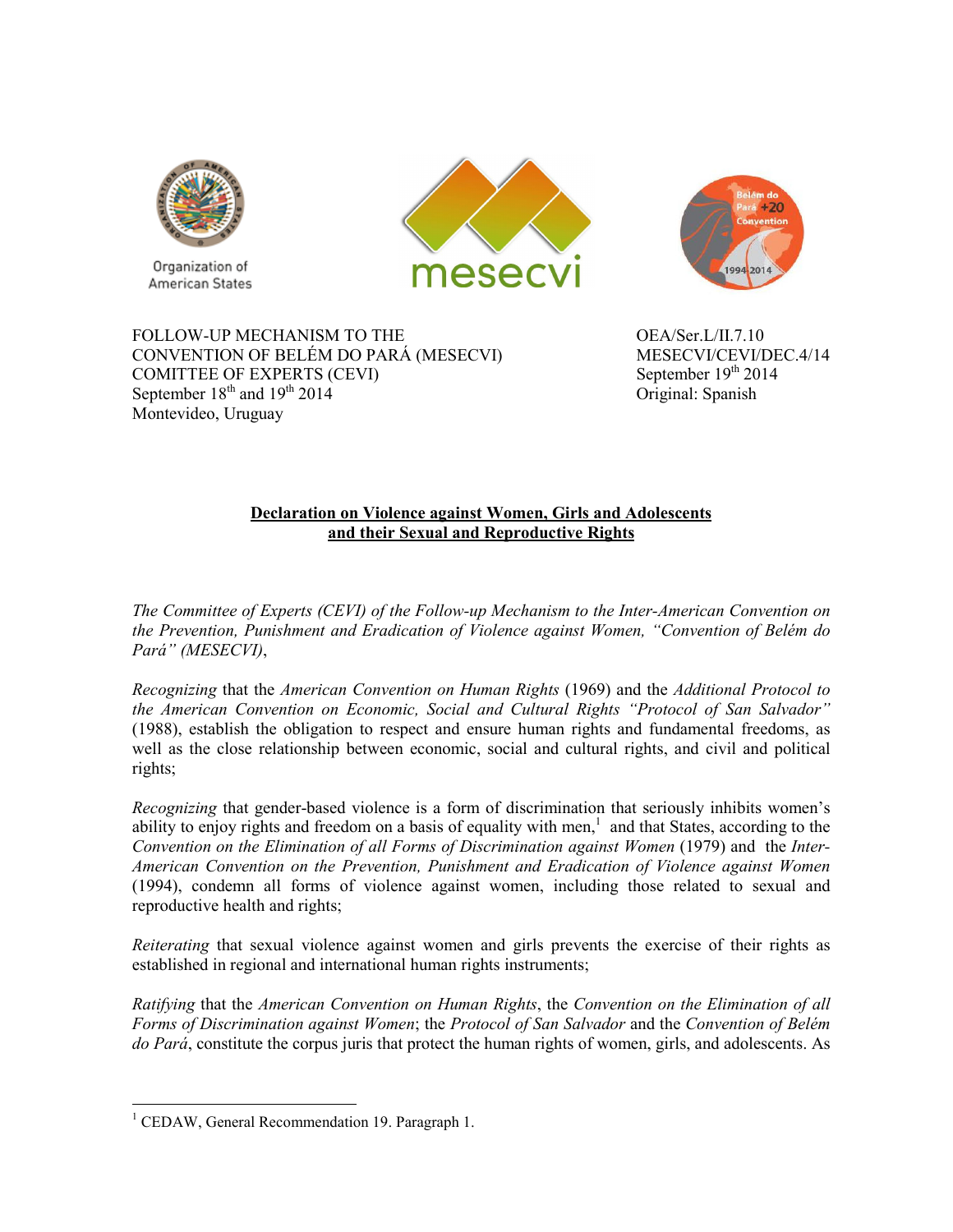such, the States agree to adopt, using all appropriate means and without undue delays, policies to prevent, punish, and eradicate violence against women, girls, and adolescents;

*Recalling* that the *First Hemispheric Report on the Implementation of the Belém do Pará Convention*  (2008), after analyzing the reports submitted by the States Party, considered:

That the violation of sexual and reproductive rights is a form of gender-based violence, that these rights can be grossly violated in legislation that does not recognize or protect them, and that those women who are victims of multiple forms of discrimination have the least effective access to sexual and reproductive health services;

*Bearing in mind* that the *Second Hemispheric Report on the Implementation of the Belém do Pará Convention* (2012) recommended that the States Party to the Convention:

- Adopt provisions to criminalize obstetric violence; legalize interruption of pregnancy on therapeutic grounds; as well as women's access to such procedures; legalize the interruption of pregnancy caused by rape; adopt provisions to penalize forced sterilization as a crime; adopt regulations on artificial insemination and punish those who perform it without the consent of the victim; adopt provisions to guarantee the free distribution of emergency contraceptives in public health services without distinctions based on social class or membership to an ethnic group; adopt provisions to offer emergency prophylactic treatment for HIV/AIDS and other sexually transmitted diseases in public health services, especially for cases of sexual violence and adopt protocols defining the treatment steps and the manner of providing care for users.

## **DECLARES**

*That sexual and reproductive rights* are part of the catalogue of human rights that are protected and defended by the universal and inter-American human rights systems; and that sexual and reproductive rights are grounded in other essential human rights, including the right to health, the right to be free from discrimination, the right to privacy, the right not to be subjected to torture or illtreatment,<sup>2</sup> the right of all couples and individuals to decide freely and responsibly the number, spacing and timing of their children and to have the information and means to do so and the right to make decisions concerning reproduction free of discrimination, coercion and violence and therefore to be free from sexual violence;

*That* sexual violence consists of "actions with a sexual nature committed with a person without their consent, which besides including the physical invasion of the human body, may include acts that do not imply penetration or even any physical contact whatsoever;"<sup>3</sup>

*That* the principles of equality and non-discrimination are fundamental principles and rules of *jus cogens*, on which rests the legal framework for national and international public order;

 $\overline{a}$ 

<sup>&</sup>lt;sup>2</sup> UN Committee against Torture (2011). Concluding observations to Paraguay. Examination of the Reports submitted by the States Parties pursuant to Article 19 of the Convention. Forty-seventh session held from October  $31<sup>st</sup>$  to November  $25<sup>th</sup>$  2011. Paragraph No. 22

<sup>&</sup>lt;sup>3</sup> IACHR. Case of the Miguel Castro-Castro Prison vs. Peru. Merits, Reparations and Costs. Judgment of November 25<sup>th</sup> 2006. Series C No. 160, para. 306.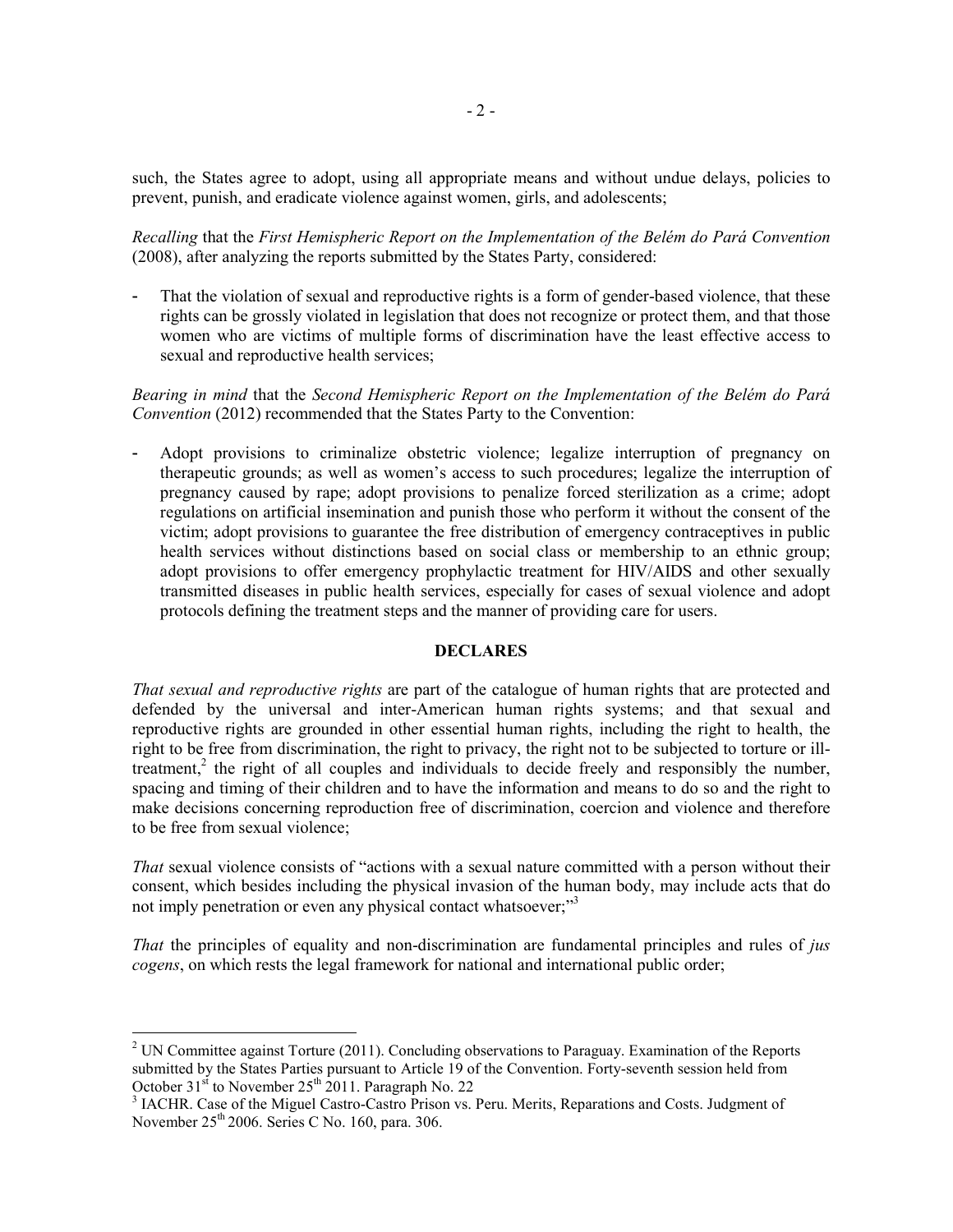*That* gender stereotypes are incompatible with international human rights law and that, by ratifying the *Convention of Belém do Pará*, the States Party undertake to "modify social and cultural patterns of conduct of men and women, including the development of formal and informal educational programs appropriate to every level of the educational process, to counteract prejudices, customs, and all other practices which are based on the idea of the inferiority of women, which legitimize or exacerbate violence against women;"

*That* the prevalence of gender-based discriminatory cultural stereotypes remains an obstacle to the exercise of the rights of women and girls, hinders their access to the administration of justice, and contradicts the due diligence obligations of States that should modify the social and cultural patterns of men and women and eliminate prejudices and customary practices based on the idea of the inferiority or superiority of either of the sexes;

*That* sexual violence against women, girls, and adolescents has harmful consequences, both for them and the whole of society. It affects their physical and reproductive health, increases the risk of maternal and infant and HIV-related morbidity and mortality, causes high-risk pregnancies and pregnancy-related issues, including abortions, premature births, fetal distress, and low birth weight, and has serious psychological impacts, such as physical effects, lack of willpower, fear, angst, depression, post-traumatic stress, anxiety, and a higher risk of suicide;

*That* sexual violence against women, girls, and adolescents also has social and economic consequences for them and the whole of society. It erodes physical safety in public spheres, limits the political voice of women, separates children from their families, leads to lost education, stigmatizes women, and incurs short and long-term costs associated with services related to violence against women, loss of jobs and productivity, and human pain and suffering;

*That* sexual freedom and its development constitute a legal asset that is protected by international human rights law and, therefore, States must guarantee and protect those rights;

*That* States have the obligation to guarantee education on sexual and reproductive rights in the education system;

*That* States have enacted numerous laws that punish sexual violence against women, girls, and adolescents, such as prohibiting rape, sexual abuse, sexual harassment, commercial sexual exploitation of boys, girls and adolescents, pimping, the production, sale, advertisement, possession, and distribution of child pornography, and the exploitation or trafficking of persons, among others;

*That* some forms of sexual violence against women are still insufficiently documented and punished throughout the entire region, such as: incest, sexual servitude, forced prostitution, display of the body without the victim's consent, forced pregnancy, forced insemination, forced sterilization, female genital mutilation and female circumcision, femicide/feminicide as a result of sexual violence, sexual violence against women in armed conflicts and post-conflict situations, trafficking of women and girls, sexual harassment and violence in the workplace and schools, or violence in institutional contexts or penitentiary establishments, internet and social network violence, among others;

*That* there are still laws that perpetuate the exercise of violence against women, girls, and adolescents, that re-victimize them by violating their sexual and reproductive rights, and that violate the prohibition of torture and mistreatment, such as: maintaining restrictions on access to safe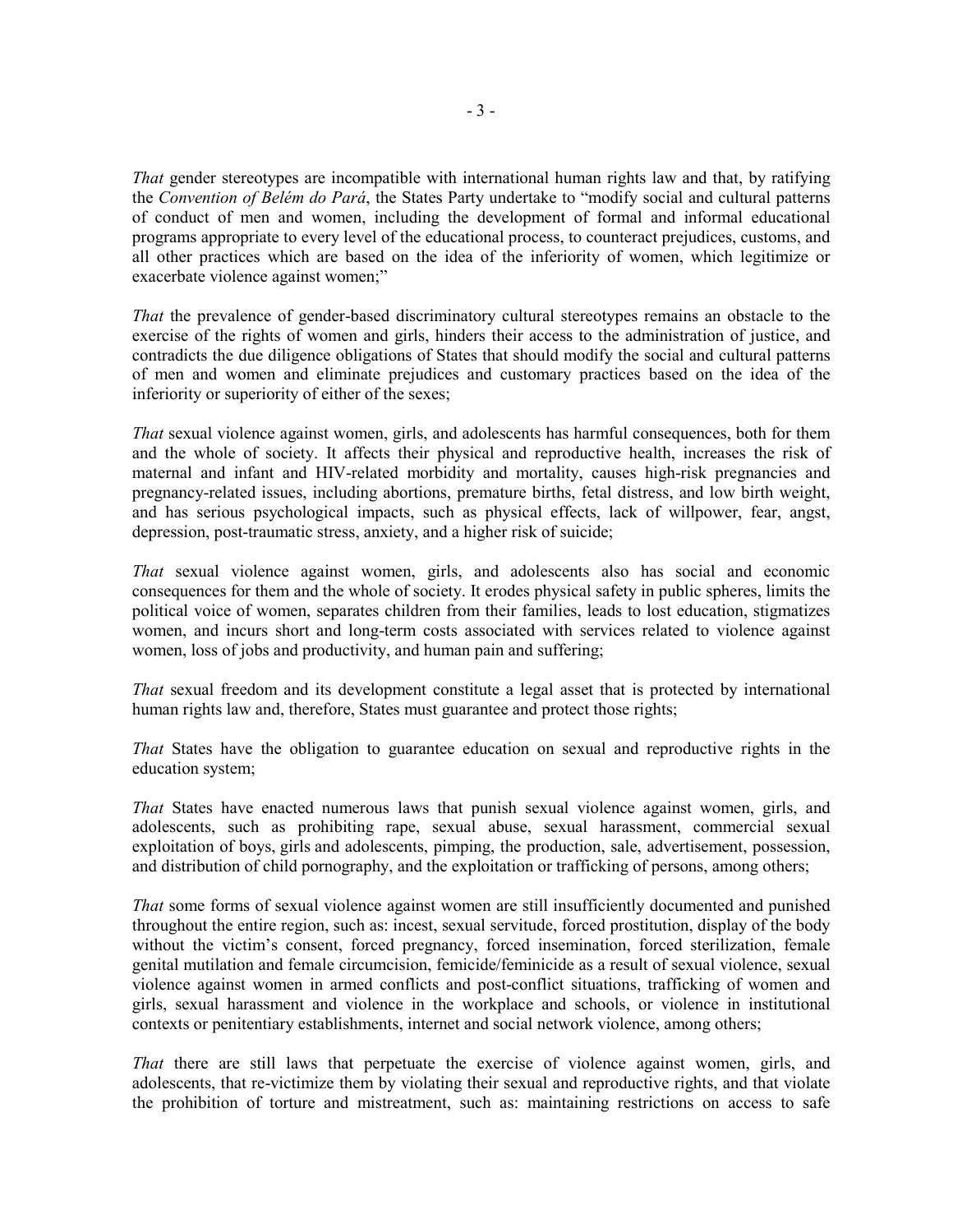abortions and absolute prohibitions of abortions, or the denial of access to post-abortion care that contravenes de prohibition of torture and ill-treatment;

*That* the Inter-American System, the *Convention of Belém do Pará* and the *Protocol of San Salvador* expressly enshrine the duty of States to adequately protect women and the duty to guarantee that women access health services free from discrimination, and that the *Protocol of San Salvador* specifically establishes the duty of States to allocate the necessary resources and take into account the degree of their development, with a view to progressively achieving the full effectiveness of the right to health;

*That* the negation of public policy and sexual and reproductive health services exclusively to women, through norms practices, and discriminatory stereotypes, constitutes a systematic violation of their human rights and subjects them to institutional violence by the State, causing physical and psychological suffering;

That sexual health<sup>4</sup> constitutes "a state of physical, emotional, mental, and social well-being in relation to sexuality; it is not merely the absence of disease, dysfunction, or infirmity. Sexual health requires a positive and respectful approach to sexuality and sexual relationships, free of coercion, discrimination, and violence;"

*That* reproductive health<sup>5</sup> is defined as "a general state of physical, mental, and social well-being  $$ and not merely the absence of disease or infirmity – in all matters relating to the reproductive system and to its functions and processes. Reproductive health, therefore, implies that people are able to have a responsible, satisfying, and safe sex life and that they have the capability to reproduce and the freedom to decide if, when, and how often to do so. Implicit in this is the right to be informed of, and have access to, safe, effective, affordable, and acceptable methods of fertility regulation, and the right to access health care services to support a safe and healthy pregnancy and childbirth, and to provide parents with the best chance of having a healthy infant;"

*That* access to health services in general, and services for the interruption of pregnancy in particular, must be confidential and that the conscientious objection of health personnel under no circumstances may result in the violation of women's human rights;

*That* indigenous groups have the right to preserve their own customs and institutions, as long as they are not incompatible with the fundamental rights defined by the national legal system or with internationally-recognized human rights, such as the right of women, girls and adolescents to live free of violence;

*That* States have an obligation to adjust their structures, processes and procedures in order to harmonize them with the *Convention of Belém do* Pará, and to guarantee due diligence to protect women, girls and adolescents from all forms of gender-based violence, including prevention, investigation and punishment of acts of violence, and response to the victims of State, non-State and individual actors;

*That* access to justice is the front line of defense of human rights for victims of gender-based violence and, therefore, access to justice services must be simple and efficient, with the necessary guarantees

 4 World Health Organization (WHO), Definition of Sexual Health 5 (2006).

<sup>&</sup>lt;sup>5</sup> Programme of Action, International Conference on Population and Development, Cairo 1994.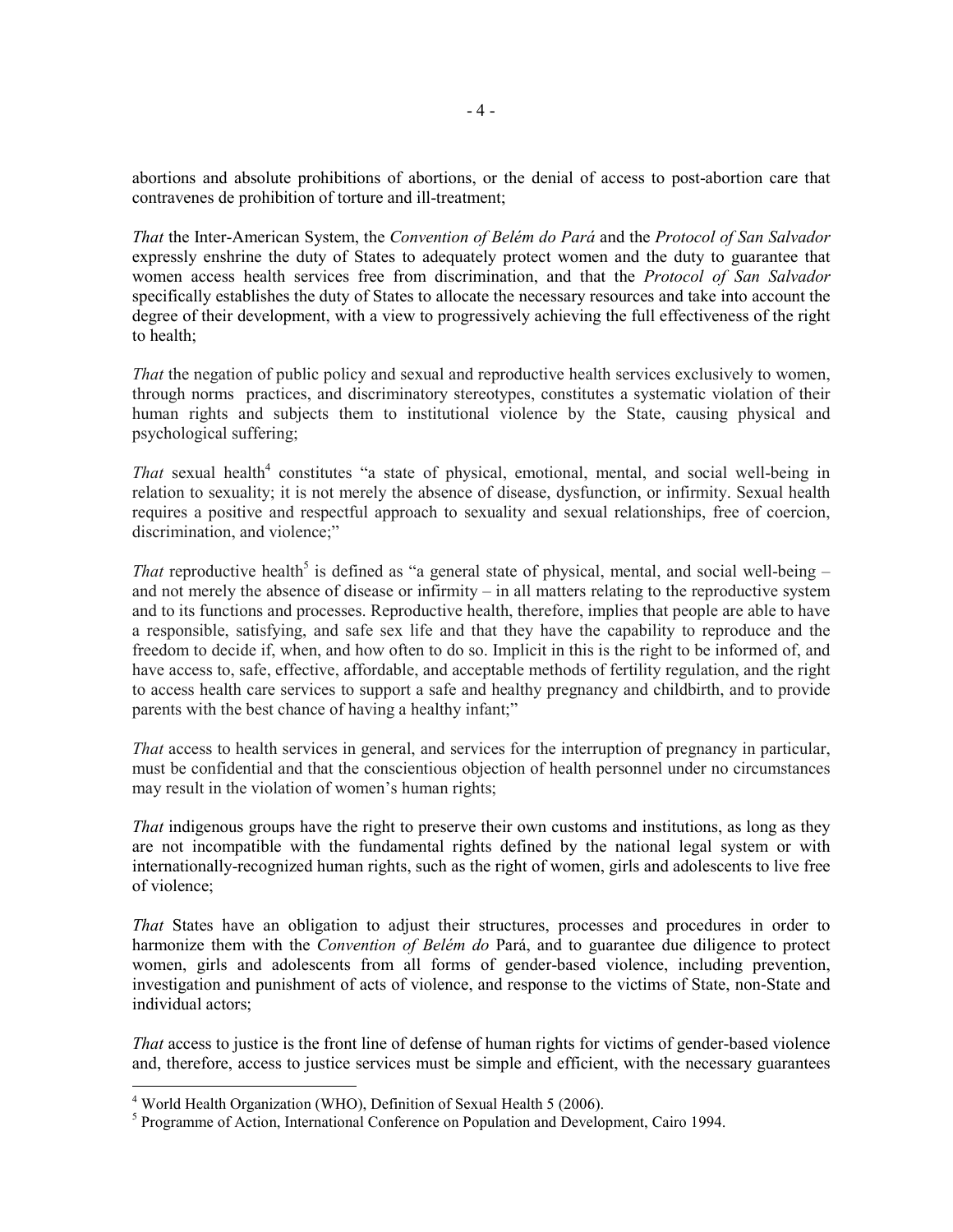to protect women when they report acts of violence and with judicial and any other type of measure to guarantee the reparation due to women, girls and adolescent victims of violence;

*That* processes for investigation can obstruct the victim's access to justice when they evaluate the victim's conduct instead of considering the context of coercion in which the acts occurred, as well as indirect evidence. The consent of the victim cannot be inferred by reason of any words or conduct in a coercive situation, nor from her silence or lack of resistance. The credibility of her testimony or that of a witness may not be diminished due to sexual behavior prior or subsequent to the incident;<sup>6</sup>

*That* the secondary re-victimization causes negative psychological, social, legal, and economic consequences that also negatively impact the victim's relationship with her community, as well as the ability of professionals and institutions to respond to her needs.

## **RECOMMENDS**

*Punishing* all forms and expressions of sexual violence against women, girls, and adolescents, as agreed by the States Party in Art. 7 of the *Convention of Belém do Pará*, "…to adopt, using all appropriate means and without undue delays, policies to prevent, punish, and eradicate violence against women," including conduct that negatively affects their integrity and sexual autonomy, even when there is not physical contact, whether or not it occurs in public or private, and even as part of intimate partner relationships;

*Guaranteeing* effective compliance with laws that punish the exercise of sexual violence against women, girls, and adolescents, as well as access to justice and reparation for those who have been victims of such crimes;

*Ensuring* that victims of violence are treated with dignity, taking all relevant measures to promote their physical and psychological recovery and social reintegration, in an environment favourable to their health, well-being, self-esteem, dignity, and autonomy, bearing in mind their different specificities and needs;

*Guaranteeing* the confidentiality of victims from the time the incident is reported and throughout the entire process in a violence-related situation, ensuring a streamlined and speedy process, thereby granting credibility to the victims and protecting the privacy and dignity of the affected persons;

*Practicing* forensic inquiries while bearing in mind the fundamental rights of the physical and moral inviolability and integrity of women, girls, and adolescents who are victims of violence, observing the standards of reasonableness and proportionality, always with the prior informed consent of the victims;

*Reducing* the number of interventions with women, girls, and adolescents who are victims of sexual violence during the process to a single statement or complaint, where possible, and only questioning the victims on the reported incident in order to obtain the minimum and essential information for the investigation, in order to prevent re-victimization;

 $\overline{a}$ 

<sup>&</sup>lt;sup>6</sup> Rules of Procedure and Evidence, International Criminal Court U.N. Doc. PCNICC/2000/1/Add.1 (2000), Rule 70.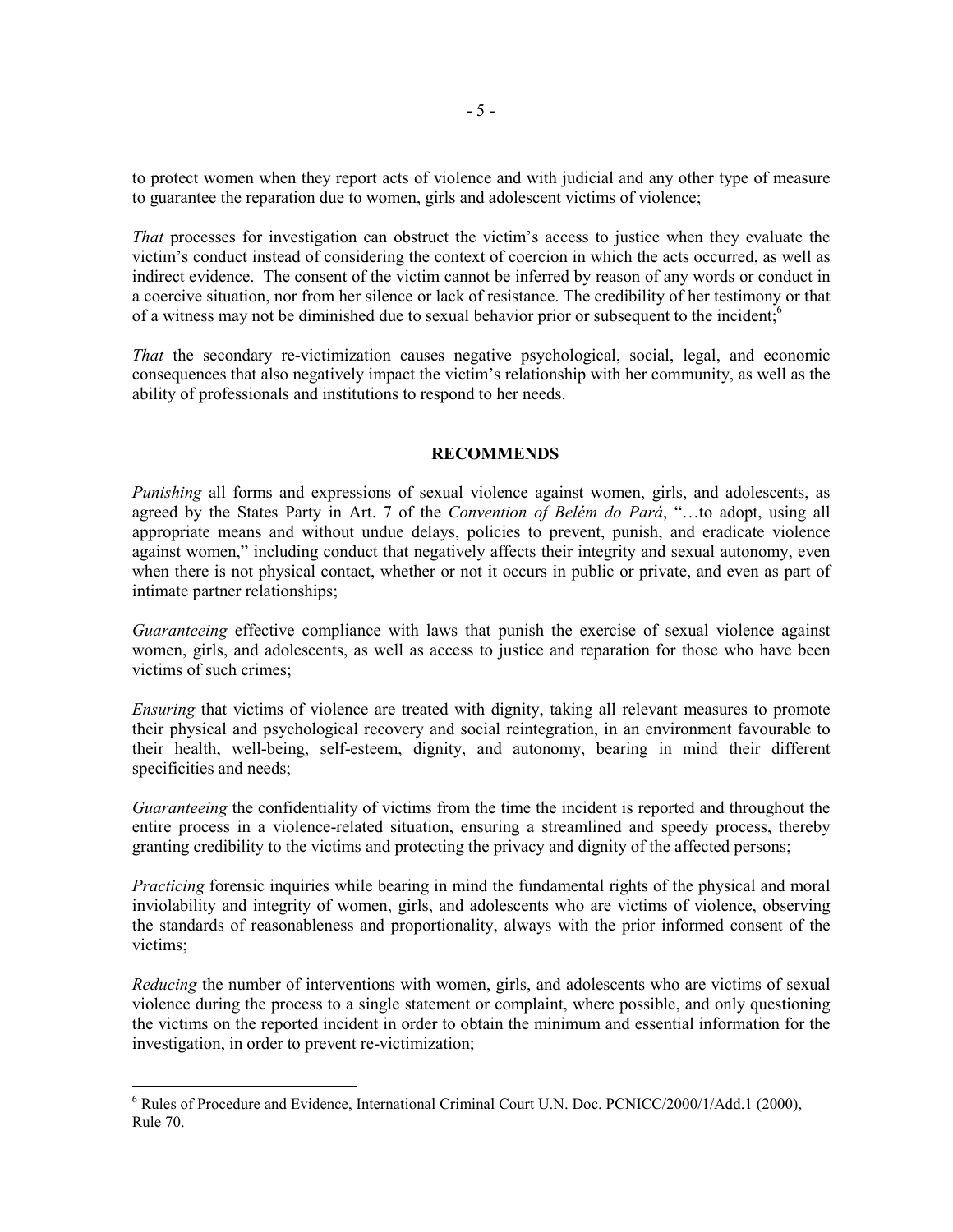*Conducting* prompt and exhaustive investigations, bearing in mind the context of coercion as a fundamental element for determining the existence of violence, by using technical evidence and explicitly prohibiting evidence based on the victim's behaviour to infer consent, such as lack of resistance, sexual history, retraction during the trial; or discrediting testimony on the basis of alleged Parental Alienation Syndrome (PAS), such that the results of investigations combat the impunity of offenders;

*Prohibiting* conciliation or agreement mechanisms between the offender and victims of sexual violence against women, as well as causes that would exempt or exclude liability in these cases, which would send a message of permissiveness to society, reinforce the imbalance in power, and worsen the physical and emotional risk of women who are not on an equal footing to negotiate;

*Guaranteeing* States' commitment to due diligence, avoiding the use of discriminatory practices and the replication of gender stereotypes that assign certain conduct and attitudes to women, girls, and adolescents, particularly as regards the availability, accessibility, acceptability, and quality of information, access to justice, and those assets and integral services that ensure the exercise of their sexual and reproductive rights;

*Promoting* the modification and transformation of culturally determined customary practices, attitudes and behaviours that undergird violence against women, girls and adolescences in the home, the media, and educational and other state institutions, to foster changes in perception and social conduct, and so enable the effective observance of their sexual and reproductive rights;

*Establishing* violence prevention mechanisms through public policies aimed at implementing regular or commemorative activities at all levels of the education system to promote the sexual and reproductive rights recognized by international human rights instruments;

*Eliminating* laws from the legal system that perpetuate the exercise of violence against women, girls, and adolescents; guaranteeing that abusive and humiliating behaviours are not replicated in institutional settings and that health practitioners do not re-victimize or deny access to health services to women that need them; and ensuring access to reproductive health information, which is vital for women to exercise their reproductive autonomy and rights to health and physical integrity;

*Implementing* mechanisms for the prevention of violence against women through the development of extension programs to inform and raise awareness among the general population about the causes and consequences of gender-based violence and encouraging individual commitment to its eradication, with special emphasis on the population with school-aged children, with which educational institutions have spontaneous or regulated connections, through support associations for public and/or private education;

*Ensuring* that women, girls, and adolescents who are victims of violence have free and voluntary access to medical procedures, free from threats, coercion or incentives, and with clear and detailed information about the possible risks, benefits and existing alternatives;

*Ensuring* sexual and reproductive health care, free from discrimination, for lesbian, transgender and intersex women in health services;